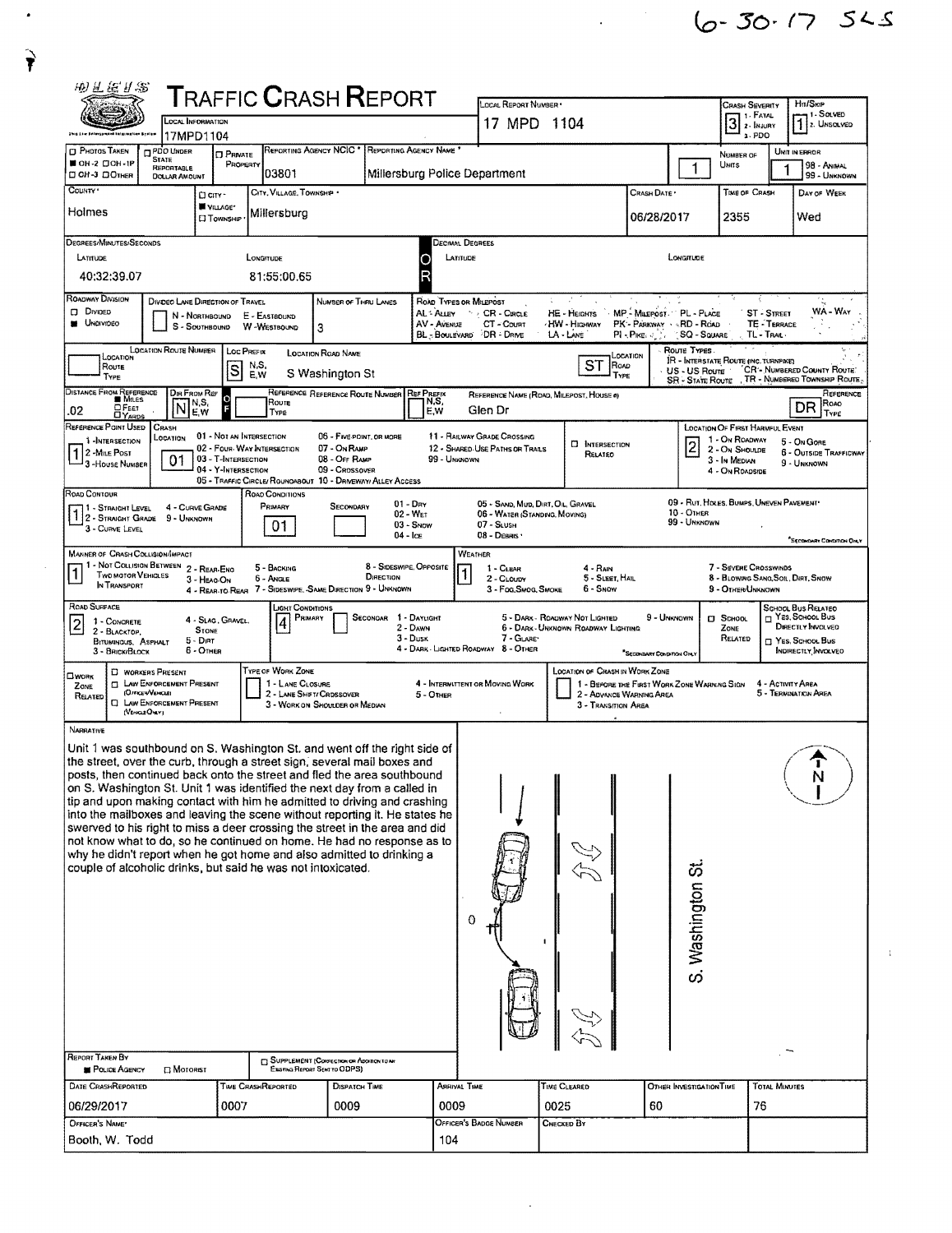| $J$ NIT                                                                                                                                                                                                                                                                                                                                                                                                      |                                                                                                                       |                                                         |                                                                               |                                                                                                                                                         |                                                                                                                                            |                                                                                                          |                                                                             |                                                                                                                             |                                                                                                                        | LOCAL REPORT NUMBER                                                                                                                                     |                                                                                    |                                                                    |                                    |  |  |  |
|--------------------------------------------------------------------------------------------------------------------------------------------------------------------------------------------------------------------------------------------------------------------------------------------------------------------------------------------------------------------------------------------------------------|-----------------------------------------------------------------------------------------------------------------------|---------------------------------------------------------|-------------------------------------------------------------------------------|---------------------------------------------------------------------------------------------------------------------------------------------------------|--------------------------------------------------------------------------------------------------------------------------------------------|----------------------------------------------------------------------------------------------------------|-----------------------------------------------------------------------------|-----------------------------------------------------------------------------------------------------------------------------|------------------------------------------------------------------------------------------------------------------------|---------------------------------------------------------------------------------------------------------------------------------------------------------|------------------------------------------------------------------------------------|--------------------------------------------------------------------|------------------------------------|--|--|--|
| 17 MPD 1104<br>OWNER PHONE NUMBER<br>DAMAGE AREA<br>OWNER NAME: LAST, FIRST, MIDDLE ( C SAME AS DRIVER )<br>DAMAGE SCALE<br>UNIT NUMBER                                                                                                                                                                                                                                                                      |                                                                                                                       |                                                         |                                                                               |                                                                                                                                                         |                                                                                                                                            |                                                                                                          |                                                                             |                                                                                                                             |                                                                                                                        |                                                                                                                                                         |                                                                                    |                                                                    |                                    |  |  |  |
|                                                                                                                                                                                                                                                                                                                                                                                                              | Ashbaugh, Tyler, K                                                                                                    |                                                         |                                                                               |                                                                                                                                                         |                                                                                                                                            |                                                                                                          |                                                                             |                                                                                                                             | 330-234-4863                                                                                                           |                                                                                                                                                         | 3                                                                                  |                                                                    | FRONT                              |  |  |  |
| OWNER ADDRESS: CITY, STATE, ZIP                                                                                                                                                                                                                                                                                                                                                                              |                                                                                                                       | □ SAME AS DRIVER )                                      |                                                                               |                                                                                                                                                         |                                                                                                                                            |                                                                                                          |                                                                             | 1 - None                                                                                                                    | о                                                                                                                      |                                                                                                                                                         |                                                                                    |                                                                    |                                    |  |  |  |
| 495 N Main St, Killbuck, OH, 44637                                                                                                                                                                                                                                                                                                                                                                           |                                                                                                                       |                                                         |                                                                               |                                                                                                                                                         |                                                                                                                                            |                                                                                                          |                                                                             |                                                                                                                             |                                                                                                                        |                                                                                                                                                         |                                                                                    |                                                                    |                                    |  |  |  |
| LP STATE LICENSE PLATE NUMBER                                                                                                                                                                                                                                                                                                                                                                                |                                                                                                                       |                                                         |                                                                               |                                                                                                                                                         | <b>VEHICLE IDENTIFICATION NUMBER</b>                                                                                                       | 2 - Minon<br># OCCUPANTS                                                                                 |                                                                             |                                                                                                                             |                                                                                                                        |                                                                                                                                                         |                                                                                    |                                                                    |                                    |  |  |  |
| OH<br>HDT1783<br><b>VEHICLE YEAR</b>                                                                                                                                                                                                                                                                                                                                                                         | <b>VEHICLE MAKE</b>                                                                                                   |                                                         |                                                                               | 1G8AJ55F66Z171720                                                                                                                                       |                                                                                                                                            |                                                                                                          |                                                                             |                                                                                                                             |                                                                                                                        | о<br>п<br>3 - FUNCTIONAL<br>1<br><b>VEHICLE COLOR</b>                                                                                                   |                                                                                    |                                                                    |                                    |  |  |  |
| 2006                                                                                                                                                                                                                                                                                                                                                                                                         | Saturn Corporation                                                                                                    |                                                         |                                                                               | <b>VEHICLE MODEL</b><br>Other                                                                                                                           |                                                                                                                                            |                                                                                                          |                                                                             | <b>SIL</b>                                                                                                                  |                                                                                                                        |                                                                                                                                                         | 4 - Disabling                                                                      |                                                                    |                                    |  |  |  |
| PROOF OF<br><b>INSURANCE</b><br>SHOWN                                                                                                                                                                                                                                                                                                                                                                        | <b>INSURANCE COMPANY</b><br>Ohio Indemnity Co.                                                                        |                                                         |                                                                               | POLICY NUMBER<br>Towed By<br>265-0127511                                                                                                                |                                                                                                                                            |                                                                                                          |                                                                             |                                                                                                                             |                                                                                                                        |                                                                                                                                                         | 9 - UNKNOWN                                                                        | □                                                                  | Έ<br>a                             |  |  |  |
| <b>CARRIER PHONE</b><br>CARRIER NAME, AODRESS, CITY, STATE, ZIP                                                                                                                                                                                                                                                                                                                                              |                                                                                                                       |                                                         |                                                                               |                                                                                                                                                         |                                                                                                                                            |                                                                                                          |                                                                             |                                                                                                                             |                                                                                                                        |                                                                                                                                                         |                                                                                    |                                                                    |                                    |  |  |  |
| US DOT<br><b>TRAFFICWAY DESCRIPTION</b><br>VEHICLE WEIGHT GVWR/GCWR<br>Cargo Booy Type<br>01 - No CARGO BOOY TYPE/NOT APPLICABL 09 - POLE<br>1 1 - Two Way, Not Divided<br>1 - LESS THAN OR EQUAL TO 10K LBS                                                                                                                                                                                                 |                                                                                                                       |                                                         |                                                                               |                                                                                                                                                         |                                                                                                                                            |                                                                                                          |                                                                             |                                                                                                                             |                                                                                                                        |                                                                                                                                                         |                                                                                    |                                                                    |                                    |  |  |  |
| HM PLACARD ID NO.                                                                                                                                                                                                                                                                                                                                                                                            |                                                                                                                       | 2 - 10.001 to 26.000k Las<br>3 - MORE THAN 26,000K LBS. |                                                                               | 01                                                                                                                                                      | 02 - Busi Van (9-15 Seats, Inc Driver)<br>03 - Bus (16+ Seats, Inc Driver)                                                                 |                                                                                                          | 10 - CARGO TANK<br>11 - FLAT BED                                            |                                                                                                                             | 2 - Two-Way, Not Divided, Continuous Left Turn Lane<br>3 - Two-Way, Divided. Unprotected(Painted or Grass >4FT.) Media |                                                                                                                                                         |                                                                                    |                                                                    |                                    |  |  |  |
|                                                                                                                                                                                                                                                                                                                                                                                                              |                                                                                                                       |                                                         |                                                                               |                                                                                                                                                         | 04 - VEHICLE TOWING ANOTHER VEHICLE<br>05 - Logging<br>06 - INTERMODAL CONTAINER CHASIS                                                    |                                                                                                          | $12 - D$ ump<br>13 - CONCRETE MIXER                                         |                                                                                                                             |                                                                                                                        | 5 - ONE-WAY TRAFFICWAY                                                                                                                                  | 4 - Two-Way, Divideo, Positive Median Barrier                                      |                                                                    |                                    |  |  |  |
| <b>HM CLASS</b><br>NUMBER                                                                                                                                                                                                                                                                                                                                                                                    | $\Box$ Related                                                                                                        | HAZAROOUS MATERIAL                                      |                                                                               |                                                                                                                                                         | 07 - CARGO VAN ENCLOSED BOX<br>08 - Grain, Chips, Gravel                                                                                   |                                                                                                          | 14 - AUTO TRANSPORTER<br>15 - GARBAGE/REFUSE<br>99 - OTHER/UNKNDWN          |                                                                                                                             |                                                                                                                        | <b>HI HIT / SKIP UNIT</b>                                                                                                                               |                                                                                    |                                                                    |                                    |  |  |  |
| NON-MOTORIST LOCATION PRIOR TO IMPACT                                                                                                                                                                                                                                                                                                                                                                        | 01 - INTERSECTION - MARKED CROSSWAL                                                                                   |                                                         | TYPE OF USE                                                                   |                                                                                                                                                         | UNIT TYPE<br>PASSENGER VEHICLES (LESS THAN 9 PASSENGERS MED/HEAVY TRUCKS OR COMBO UNITS > 10K LBS BUS/VAN/LIMO(9 OR MORE INCLUDING DRIVER) |                                                                                                          |                                                                             |                                                                                                                             |                                                                                                                        |                                                                                                                                                         |                                                                                    |                                                                    |                                    |  |  |  |
|                                                                                                                                                                                                                                                                                                                                                                                                              | 02 - INTERSECTION - NO CROSSWALK<br>03 - INTERSECTION OTHER                                                           |                                                         | 1<br>1 - PERSONAL                                                             |                                                                                                                                                         | 03<br>01 - Sub-COMPACT<br>02 - COMPACT                                                                                                     |                                                                                                          |                                                                             |                                                                                                                             |                                                                                                                        |                                                                                                                                                         | 13 - SINGLE UNIT TRUCK OR VAN ZAXLE, 6 TIRES 21 - BUS/VAN (9-15 SEATS, INC DIRVER) | 22 - Bus (16+ Sears, Inc. Draver)                                  |                                    |  |  |  |
|                                                                                                                                                                                                                                                                                                                                                                                                              | 04 - MIOBLOCK - MARKEO CROSSWALK<br>05 - TRAVEL LANE - OTHER LOCATION                                                 |                                                         | 2 - COMMERCIAL                                                                |                                                                                                                                                         | 99 - UNKNOWN 03 - MIO SIZE<br>ов Hit/Skip<br>04 - FULL SIZE                                                                                |                                                                                                          |                                                                             |                                                                                                                             |                                                                                                                        | 14 - SINGLE UNIT TRUCK: 3+ AXLES<br>15 - SINGLE UNIT TRUCK / TRAILER                                                                                    |                                                                                    | Non-Motorist                                                       |                                    |  |  |  |
| 06 - BICYCLE LANE<br>05 - MINIVAN<br>3 - Government<br>07 - SHOULDER/ROADSIDE<br>06 - Sport Utility Vehicle<br>18 - Tractor/Double<br>08 - Sidewalk                                                                                                                                                                                                                                                          |                                                                                                                       |                                                         |                                                                               |                                                                                                                                                         |                                                                                                                                            |                                                                                                          |                                                                             |                                                                                                                             |                                                                                                                        | 23 - ANIMAL WITH RIDER<br>16 - Твиск/Твастов (Возтал.)<br>24 - ANIMAL WITH BUGGY, WAGON, SURREY<br>17 - TRACTOR/SEMI TRALER<br>25 - BICYCLE/PEDACYCLIST |                                                                                    |                                                                    |                                    |  |  |  |
| 10 - DRIVE WAY ACCESS                                                                                                                                                                                                                                                                                                                                                                                        | 09 - MEOIAN/CROSSING ISLAND                                                                                           |                                                         | <b>DIN EMERGENCY</b>                                                          | 07 - Pickup<br>08 - VAN<br>09 - MOTORCYCLE                                                                                                              |                                                                                                                                            |                                                                                                          |                                                                             |                                                                                                                             | 26 - PEDESTRIAN/SKATER<br>19 - TRACTOR/TRIPLES<br>20 - OTHER MEDIHEAVY VEHICLE<br>27 - OTHER NON-MOTORIST              |                                                                                                                                                         |                                                                                    |                                                                    |                                    |  |  |  |
|                                                                                                                                                                                                                                                                                                                                                                                                              | 11 - SHARED-USE PATH OR TRAIL<br>12 - NON-TRAFFICWAY AREA                                                             |                                                         | RESPONSE                                                                      | 10 - MOTORIZED BICYCLE<br>11 - SNOWMOBILE/ATV                                                                                                           |                                                                                                                                            |                                                                                                          |                                                                             |                                                                                                                             |                                                                                                                        | Has HM Placard                                                                                                                                          |                                                                                    |                                                                    |                                    |  |  |  |
| 99 - OTHER/UNKNOWN<br>12 - OTHER PASSENGER VEHICLE<br><b>SPECIAL FUNCTION 01 - NONE</b><br>09 - AMBULANCE<br>17 - FARM VEHICLE<br>ACTION<br><b>MOST DAMAGED AREA</b>                                                                                                                                                                                                                                         |                                                                                                                       |                                                         |                                                                               |                                                                                                                                                         |                                                                                                                                            |                                                                                                          |                                                                             |                                                                                                                             |                                                                                                                        |                                                                                                                                                         |                                                                                    |                                                                    |                                    |  |  |  |
| 02 - Taxi<br>01                                                                                                                                                                                                                                                                                                                                                                                              | 03 - RENTAL TRUCK (OVER 10K LBS)                                                                                      |                                                         | $10 -$ Fine<br>11 - HIGHWAY/MAINTENANCE                                       | 18 - FARM EQUIPMENT<br>$01 - None$<br>03<br>19 - Мотояноме<br>02 - CENTER FRONT                                                                         |                                                                                                                                            |                                                                                                          |                                                                             |                                                                                                                             |                                                                                                                        | 08 - LEFT SIDE<br>99 - UNKNOWN<br>1 - Non-CONTACT<br>3<br>09 - LEFT FRONT<br>2 - Non-Collision                                                          |                                                                                    |                                                                    |                                    |  |  |  |
| 04 - Bus - SCHOOL (PUBLIC OR PRIVATE) 12 - MILITARY<br>20 - Golf Cart<br>03 - RIGHT FRONT<br>10 - TOP AND WINDOWS<br>21 - Train<br>05 - Bus - Transit<br>MPACT ARE 04 - RIGHT SIDE<br>13 - Pouce<br>11 - UNDERCARRIAGE                                                                                                                                                                                       |                                                                                                                       |                                                         |                                                                               |                                                                                                                                                         |                                                                                                                                            |                                                                                                          |                                                                             |                                                                                                                             |                                                                                                                        | 3 - STRIKING<br>4 - STRUCK                                                                                                                              |                                                                                    |                                                                    |                                    |  |  |  |
|                                                                                                                                                                                                                                                                                                                                                                                                              | 06 - Bus - Charter<br>07 - Bus - SHUTTLE                                                                              |                                                         | 14 - Public Utility<br>15 - OTHER GOVERNMENT                                  |                                                                                                                                                         | 22 - OTHER (EXPLANIN NARRATIVE)                                                                                                            | 03                                                                                                       | 05 - RIGHT REAR<br>06 - REAR CENTER                                         |                                                                                                                             |                                                                                                                        | 12 - LOAD/TRAILER<br>13 - TOTAL (ALL AREAS)                                                                                                             |                                                                                    |                                                                    | 5 - STRIKING/STRUCK<br>9 - UNKNOWN |  |  |  |
| PRE- CRASH ACTIONS                                                                                                                                                                                                                                                                                                                                                                                           | 08 - Bus - Other<br>07 - LEFT REAR<br>16 - CONSTRUCTION EOIP.<br>14 - Отнев                                           |                                                         |                                                                               |                                                                                                                                                         |                                                                                                                                            |                                                                                                          |                                                                             |                                                                                                                             |                                                                                                                        |                                                                                                                                                         |                                                                                    |                                                                    |                                    |  |  |  |
| 01                                                                                                                                                                                                                                                                                                                                                                                                           | MOTORIST                                                                                                              |                                                         |                                                                               |                                                                                                                                                         |                                                                                                                                            |                                                                                                          | NON-MOTORIST                                                                |                                                                                                                             |                                                                                                                        |                                                                                                                                                         |                                                                                    |                                                                    |                                    |  |  |  |
|                                                                                                                                                                                                                                                                                                                                                                                                              | 01 - STRAIGHT AHEAD<br>02 - BACKING<br>03 - CHANGING LANES                                                            |                                                         | 07 - MAKING U-TURN<br>08 - ENTERING TRAFFIC LANE<br>09 - LEAVING TRAFFIC LANE |                                                                                                                                                         | 13 - NEGOTIATING A CURVE<br>14 - OTHER MOTORIST ACTIO                                                                                      |                                                                                                          |                                                                             | 17 - WORKING                                                                                                                |                                                                                                                        | 15 - ENTERING OR CROSSING SPECIFIED LOCATIO<br>16 - WALKING, RUNNING, JOGGING, PLAYING, CYCLING                                                         |                                                                                    |                                                                    | 21 - OTHER NON-MOTORIST ACTION     |  |  |  |
| 99 - UNKNOWN                                                                                                                                                                                                                                                                                                                                                                                                 | 04 - OVERTAKING/PASSING<br>05 - MAKING RIGHT TURN                                                                     |                                                         | 10 - PARKED<br>11 - Slowing or Stopped in Traffic                             |                                                                                                                                                         |                                                                                                                                            |                                                                                                          |                                                                             | 18 - PUSHING VEHICLE                                                                                                        |                                                                                                                        | 19 - APPROACHING OR LEAVING VEHICLE                                                                                                                     |                                                                                    |                                                                    |                                    |  |  |  |
| <b>CONTRIBUTING CIRCUMSTANCE</b>                                                                                                                                                                                                                                                                                                                                                                             | 06 - MAKING LEFT TURN                                                                                                 |                                                         | 12 - DRIVERLESS                                                               |                                                                                                                                                         |                                                                                                                                            |                                                                                                          |                                                                             | 20 - STANDING                                                                                                               |                                                                                                                        |                                                                                                                                                         | <b>VEHICLE DEFECTS</b>                                                             |                                                                    |                                    |  |  |  |
| Primary                                                                                                                                                                                                                                                                                                                                                                                                      | MOTORIST<br>$01 - None$                                                                                               |                                                         | 11 - IMPROPER BACKING                                                         |                                                                                                                                                         |                                                                                                                                            | NON-MOTORIST<br><b>22 - NONE</b>                                                                         |                                                                             |                                                                                                                             |                                                                                                                        |                                                                                                                                                         |                                                                                    | 01 - TURN SIGNALS<br>02 - HEAD LAMPS                               |                                    |  |  |  |
| 17                                                                                                                                                                                                                                                                                                                                                                                                           | 02 - FAILURE TO YIELD<br>03 - RAN RED LIGHT                                                                           |                                                         |                                                                               | 12 - IMPROPER START FROM PARKED POSITION<br>23 - IMPROPER CROSSING<br>24 - DARTING<br>13 - STOPPEO OR PARKED LLEGALLY                                   |                                                                                                                                            |                                                                                                          |                                                                             |                                                                                                                             |                                                                                                                        | 03 - TAIL LAMPS<br>04 - BRAKES                                                                                                                          |                                                                                    |                                                                    |                                    |  |  |  |
| SECONDARY                                                                                                                                                                                                                                                                                                                                                                                                    | 04 - RAN STOP SIGN<br>05 - Exceeded Speed Limit                                                                       |                                                         |                                                                               |                                                                                                                                                         | 14 - OPERATING VEHICLE IN NEGLIGENT MANNER<br>15 - SWERING TO AVOIO (DUE TO EXTERNAL CONDITIONS)                                           |                                                                                                          | 25 - LYING AND/OR ILLEGALLY IN ROADWAY<br>26 - FALURE TO YIELD RIGHT OF WAY |                                                                                                                             | 05 - STEERING<br>06 - TIRE BLOWOUT                                                                                     |                                                                                                                                                         |                                                                                    |                                                                    |                                    |  |  |  |
|                                                                                                                                                                                                                                                                                                                                                                                                              | 06 - Unsafe Speed<br>07 - IMPROPER TURN<br>08 - LEFT OF CENTER                                                        |                                                         |                                                                               | 16 - WRONG SIDE/WRONG WAY<br>27 - NOT VISBLE (DARK CLOTHING)<br>17 - FALURE TO CONTROL<br>28 - INATTENTIVE<br>29 - FAILURE TO OBEY TRAFFIC SIGNS        |                                                                                                                                            |                                                                                                          |                                                                             |                                                                                                                             |                                                                                                                        |                                                                                                                                                         | 07 - WORN OR SLICK TIRES<br>08 - TRAILER EQUIPMENT DEFECTIVE                       |                                                                    |                                    |  |  |  |
| 99 - Unknown                                                                                                                                                                                                                                                                                                                                                                                                 | 09 - Followeo Too Closely/ACDA<br>10 - IMPROPER LANE CHANGE                                                           |                                                         |                                                                               | 18 - VISION OBSTRUCTION<br>19 - OPERATING DEFECTIVE EQUIPMENT<br>/SIGNALS/OFFICER<br>20 - LOAD SHIFTING/FALLING/SPILLING<br>30 - WRONG SIDE OF THE ROAD |                                                                                                                                            |                                                                                                          |                                                                             |                                                                                                                             |                                                                                                                        | 09 - MOTOR TROUBLE<br>10 - DISABLED FROM PRIOR ACCIDENT                                                                                                 |                                                                                    |                                                                    |                                    |  |  |  |
|                                                                                                                                                                                                                                                                                                                                                                                                              | /PASSING/OFF ROAD                                                                                                     |                                                         |                                                                               |                                                                                                                                                         | 21 - OTHER IMPROPER ACTION                                                                                                                 |                                                                                                          | 31 - OTHER NON-MOTORIST ACTION                                              |                                                                                                                             |                                                                                                                        |                                                                                                                                                         |                                                                                    | 11 - OTHER DEFECTS                                                 |                                    |  |  |  |
| <b>SEQUENCE OF EVENTS</b><br>08<br>43                                                                                                                                                                                                                                                                                                                                                                        | 37                                                                                                                    |                                                         |                                                                               |                                                                                                                                                         | <b>NON-COLLISION EVENTS</b><br>01 - OVERTURN/ROLLDVER                                                                                      |                                                                                                          | 06 - EQUIPMENT FAILURE                                                      |                                                                                                                             |                                                                                                                        |                                                                                                                                                         | 10 - Cross Median                                                                  |                                                                    |                                    |  |  |  |
| FIRST                                                                                                                                                                                                                                                                                                                                                                                                        | Most                                                                                                                  |                                                         | 99 - UNKNOWN                                                                  |                                                                                                                                                         | 02 - FIRE/EXPLOSION<br>03 - IMMERSION                                                                                                      |                                                                                                          | 07 - SEPARATION DF UNITS                                                    | (BLOWN TIRE, BRAKE FAILURE, ETC)                                                                                            |                                                                                                                        |                                                                                                                                                         | 11 - CROSS CENTER LINE<br>OPPOSITE DIRECTION OF TRAVEL                             |                                                                    |                                    |  |  |  |
| 3<br><b>HARMFUL</b><br>EVENT                                                                                                                                                                                                                                                                                                                                                                                 | HARMFUL <sup>4</sup><br>Event                                                                                         |                                                         |                                                                               |                                                                                                                                                         | 04 - JACKKNIFE<br>05 CARGO/EQUIPMENT LOSS OR SHIFT                                                                                         |                                                                                                          | 08 - RAN OFF ROAD RIGHT<br>09 - RAN OFF ROAD LEFT                           |                                                                                                                             |                                                                                                                        |                                                                                                                                                         | 12 - DOWNHILL RUNAWAY<br>13 - OTHER NON-COLLISION                                  |                                                                    |                                    |  |  |  |
| COLLISION WITH PERSON, VEHICLE OR OBJECT NOT FIXED                                                                                                                                                                                                                                                                                                                                                           |                                                                                                                       |                                                         |                                                                               |                                                                                                                                                         | COLLISION WITH FIXED, OBJECT<br>25 - IMPACT ATTENUATOR/CRASH CUSHION33 - MEDIAN CABLE BARRIER                                              |                                                                                                          |                                                                             |                                                                                                                             |                                                                                                                        |                                                                                                                                                         | 41 - OTHER POST, POLE                                                              | $48 -$ TREE                                                        |                                    |  |  |  |
| 14 - PEDESTRIAN<br>21 - PARKED MOTOR VEHICLE<br>26 - BRIDGE OVERHEAD STRUCTURE<br>34 - MEDIAN GUARDRAIL BARRIER<br>49 - FIRE HYDRANT<br>OR SUPPORT<br>15 - PEDALCYCLE<br>22 - WORK ZONE MAINTENANCE EQUIPMENT<br>27 - BRIDGE PIER OR ASUTMENT<br>35 - MEDIAN CONCRETE BARRIER<br>42 - CULVERT<br>50 - WORK ZONE MAINTENANCE<br>16 - RAILWAY VEHICLE (TRAN, ENGINE)<br>23 - STRUCK BY FALLING, SHIFTING CARGO |                                                                                                                       |                                                         |                                                                               |                                                                                                                                                         |                                                                                                                                            |                                                                                                          |                                                                             |                                                                                                                             |                                                                                                                        |                                                                                                                                                         |                                                                                    |                                                                    |                                    |  |  |  |
| 17 - Anmal - Farm<br>18 - ANIMAL - DEER                                                                                                                                                                                                                                                                                                                                                                      |                                                                                                                       | <b>MOTOR VEHICLE</b>                                    | OR ANYTHING SET IN MOTION BY A                                                | 28 - BRIDGE PARAPET<br>29 - BRIDGE RAIL<br>30 - GUARDRAIL FACE                                                                                          |                                                                                                                                            |                                                                                                          |                                                                             | 36 - MEDIAN OTHER BARRIER<br>43 - Cuna<br>37 - TRAFFIC SIGN POST<br>44 - Опсн<br>38 - OVERHEAD SIGN POST<br>45 - EMBANKMENT |                                                                                                                        |                                                                                                                                                         |                                                                                    | EQUIPMENT<br>51 - WALL, BULDING, TUNNEL<br>52 - OTHER FIXED OBJECT |                                    |  |  |  |
| 19 - ANIMAL - OTHER<br>31 - GUARDRAILEND<br>39 - LIGHT/LUMINARIES SUPPORT<br>46 - FENCE<br>24 - OTHER MOVABLE OBJECT<br>20 - MOTOR VEHICLE IN TRANSPORT<br>32 - PORTABLE BARRIER<br>40 - UTILITY POLE<br>47 - MAILBOX                                                                                                                                                                                        |                                                                                                                       |                                                         |                                                                               |                                                                                                                                                         |                                                                                                                                            |                                                                                                          |                                                                             |                                                                                                                             |                                                                                                                        |                                                                                                                                                         |                                                                                    |                                                                    |                                    |  |  |  |
| UNIT SPEED                                                                                                                                                                                                                                                                                                                                                                                                   | POSTED SPEED                                                                                                          | <b>TRAFFIC CONTROL</b>                                  |                                                                               |                                                                                                                                                         |                                                                                                                                            |                                                                                                          |                                                                             |                                                                                                                             | UNIT DIRECTION                                                                                                         |                                                                                                                                                         | 1 - North                                                                          | 5 - NORTHEAST                                                      | 9 - Unknown                        |  |  |  |
| 35                                                                                                                                                                                                                                                                                                                                                                                                           | 01 - No CONTROLS<br>07 - RAILROAD CROSSBUCKS<br>35<br>01<br>02 - S TOP SIGN<br>08 - R AILRDAD FLASHERS<br>15 - О тнев |                                                         |                                                                               |                                                                                                                                                         |                                                                                                                                            | 13 - Crosswalk Lines<br>FROM<br>То<br>2 - South<br>$\overline{2}$<br>14 - W ALK/DON'T WALK<br>$3 - EAST$ |                                                                             |                                                                                                                             |                                                                                                                        | 6 - NORTHWEST<br>7 - SOUTHEAST                                                                                                                          |                                                                                    |                                                                    |                                    |  |  |  |
| $\square$ Stated                                                                                                                                                                                                                                                                                                                                                                                             |                                                                                                                       |                                                         | 03 - YIELO SIGN<br>04 - Traffic Signal<br>05 - TRAFFIC FLASHERS               |                                                                                                                                                         | 09 - RALROAD GATES<br>10 - Costruction Barricade<br>11 - PERSON (FLAGGER, OFFICER                                                          | 16 - Not Reported                                                                                        |                                                                             |                                                                                                                             |                                                                                                                        |                                                                                                                                                         | 4 - West                                                                           | 8 - SOUTHWEST                                                      |                                    |  |  |  |
| <b>ESTIMATED</b>                                                                                                                                                                                                                                                                                                                                                                                             |                                                                                                                       |                                                         | 06 - SCHOOL ZONE                                                              |                                                                                                                                                         | <b>12 - PAVEMENT MARKINGS</b>                                                                                                              |                                                                                                          |                                                                             |                                                                                                                             |                                                                                                                        |                                                                                                                                                         |                                                                                    |                                                                    |                                    |  |  |  |

 $\bullet$